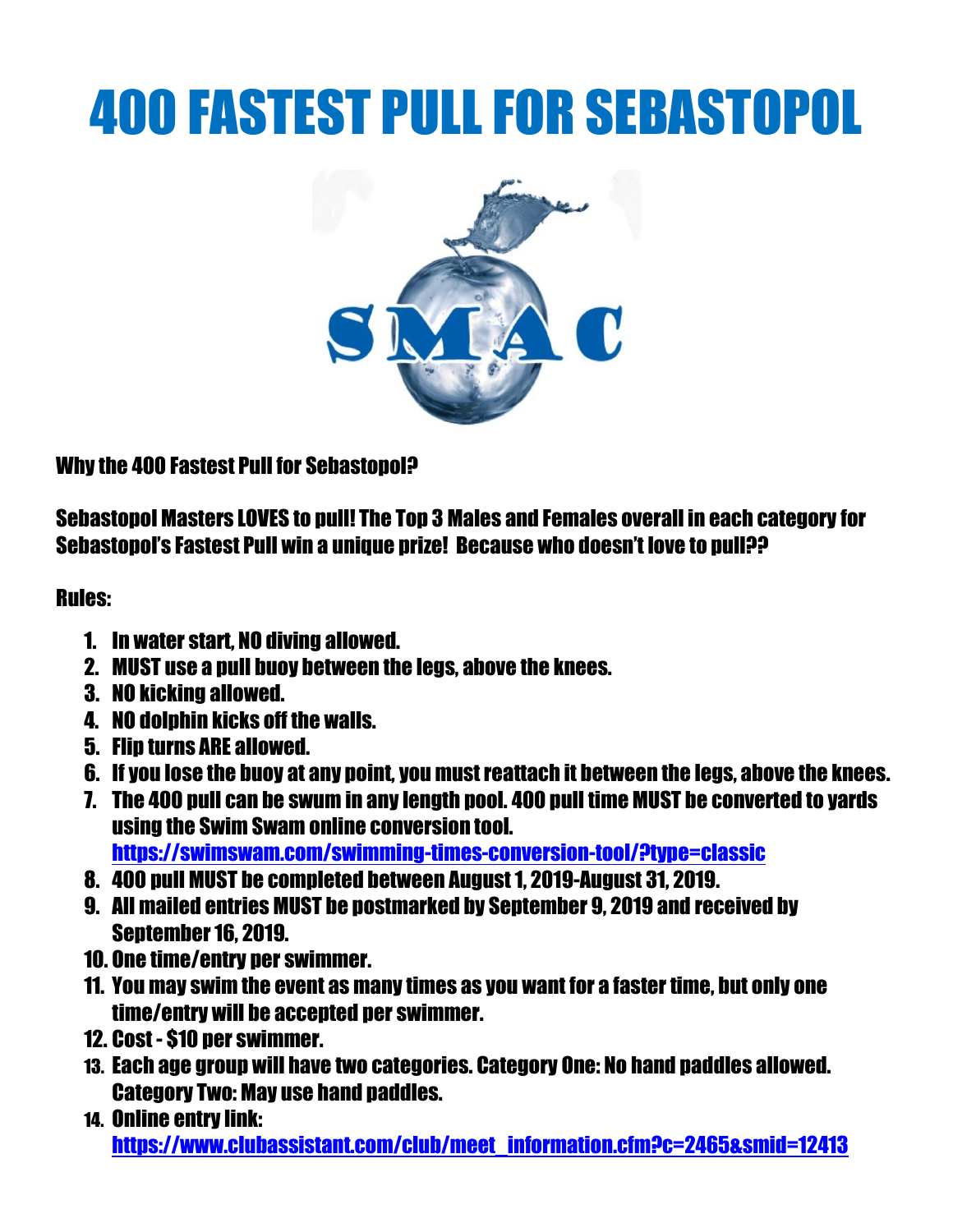# 400 FASTEST PULLFOR SEBASTOPOL

## HOSTED BY SEBASTOPOL MASTERS AQUATIC CLUB MAIL-IN ENTRY FORM

| TEAM ABBREVIATION: ____________ |  |  |  |  |
|---------------------------------|--|--|--|--|
|                                 |  |  |  |  |
|                                 |  |  |  |  |
|                                 |  |  |  |  |
|                                 |  |  |  |  |
| SEX:<br>M<br>F                  |  |  |  |  |

### **Standard USMS Waiver:**

### *All participants that MAIL IN their entries need to fill out the Standard USMS Waiver, as well as your attaching your entry form and payment.*

#### **PARTICIPANT WAIVER AND RELEASE OF LIABILITY, ASSUMPTION OF RISK AND INDEMNITY AGREEMENT**

For and in consideration of United States Masters Swimming, Inc. ("USMS") allowing me, the undersigned, to participate in any USMS sanctioned or approved activity, including swimming camps, clinics, and exhibitions; learn-to-swim programs; swimming tryouts; fitness and training programs (including dryland training); swim practices and workouts (for both pool and open water); pool meets; open water competitions; local, regional, and national competitions and championships (both pool and open water); and related activities ("Event" or "Events"); I, for myself, and on behalf of my spouse, children, heirs and next of kin, and any legal and personal representatives, executors, administrators, successors, and assigns, hereby agree to and make the following contractual representations pursuant to this Waiver and Release of Liability, Assumption of Risk and Indemnity Agreement (the "Agreement");

- 1. I hereby certify and represent that (i) I am in good health and in proper physical condition to participate in the Events; and (ii) I have not been advised of any medical conditions that would impair my ability to safely participate in the Events**.** I agree that it is my sole responsibility to determine whether I am sufficiently fit and healthy enough to participate in the Events.
- 2. I acknowledge the inherent risks associated with the sport of swimming. I understand that my participation involves risks and dangers, which include, without limitation, the potential for serious bodily injury, sickness and disease, permanent disability, paralysis and death (from drowning or other causes); loss of or damage to personal property and equipment; exposure to extreme conditions and circumstances; accidents involving other participants, event staff, volunteers or spectators; contact or collision with natural or manmade objects; dangers arising from adverse weather conditions; imperfect water conditions; water and surface hazards; facility issues; equipment failure; inadequate safety measures; participants of varying skill levels; situations beyond the immediate control of the Event organizers; and other undefined, not readily foreseeable and presently unknown risks and dangers ("Risks"). I understand that these Risks may be caused in whole or in part by my own actions or inactions, the actions or inactions of others participating in the Events, or the negligent acts or omissions of the Released Parties defined below, and I hereby expressly assume all such Risks and responsibility for any damages, liabilities, losses or expenses that I incur as a result of my participation in any Events.
- 3. I agree to be familiar with and to abide by the Rules and Regulations established by USMS, including any safety regulations. I accept sole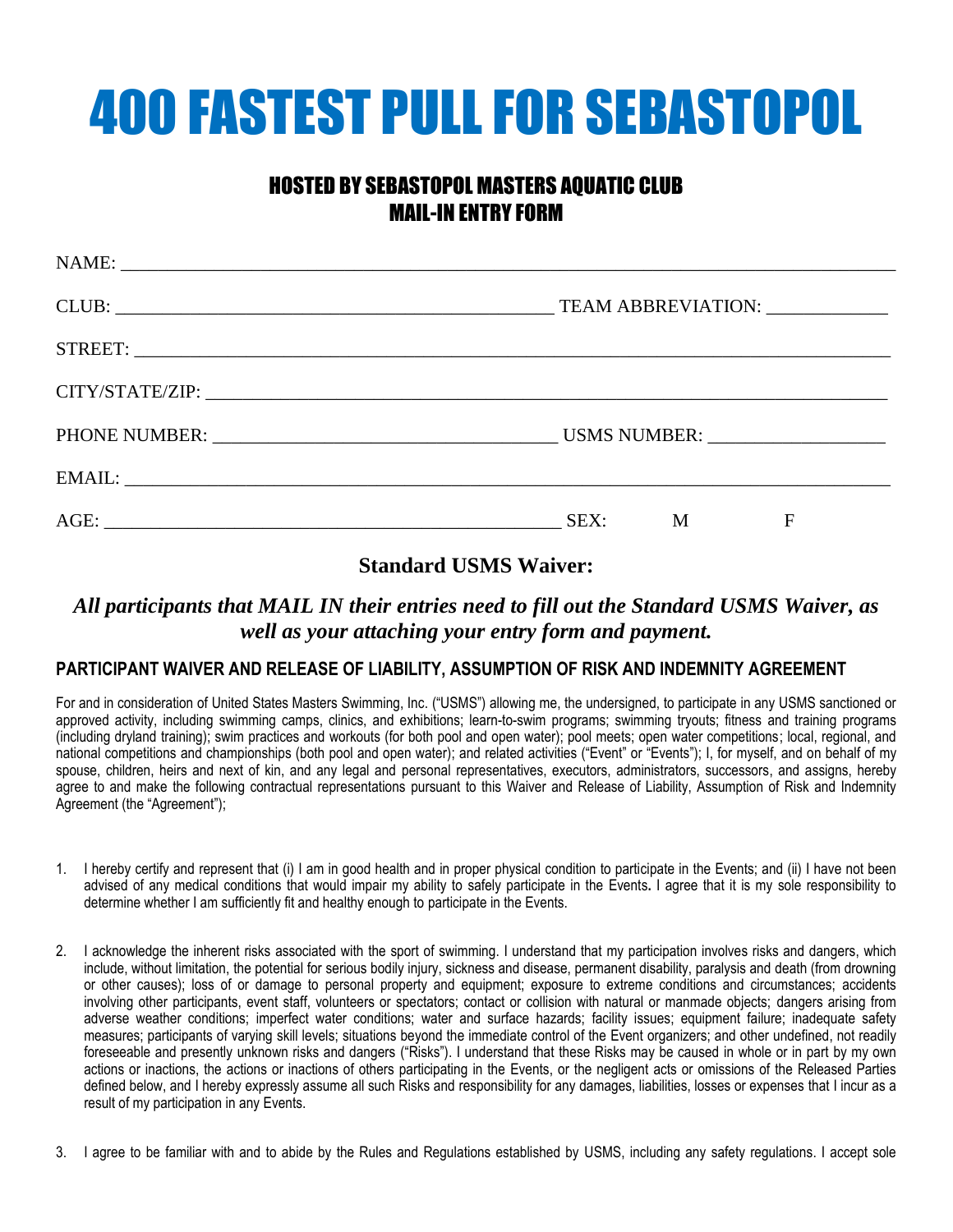responsibility for my own conduct and actions while participating in the Events.

- 4. I hereby Release, Waive and Covenant Not to Sue, and further agree to Indemnify, Defend and Hold Harmless the following parties: USMS, its members, clubs, workout groups, event hosts, employees, and volunteers (including, but not limited to, event directors, coaches, officials, judges, timers, safety marshals, lifeguards, and support boat owners and operators); the USMS Swimming Saves Lives Foundation; USMS Local Masters Swimming Committees (LMSCs); the Event organizers and promoters, sponsors and advertisers; pool facility, lake and property owners or operators hosting the Events; law enforcement agencies and other public entities providing support for the Events; and each of their respective parent, subsidiary and affiliated companies, officers, directors, partners, shareholders, members, agents, employees, and volunteers (individually and collectively**,** the "Released Parties**"**), with respect to any liability, claim(s), demand(s), cause(s) of action, damage(s), loss or expense (including court costs and reasonable attorneys' fees) of any kind or nature ("Liability") which may arise out of, result from, or relate in any way to my participation in the Events, including claims for Liability caused in whole or in part by the negligent acts or omissions of the Released Parties.
- 5. I further agree that if, despite this Agreement, I, or anyone on my behalf, makes a claim for Liability against any of the Released Parties, I will indemnify, defend and hold harmless each of the Released Parties from any such Liabilities which any may be incurred as the result of such claim.

I hereby warrant that I am of legal age and competent to enter into this Agreement, that I have read this Agreement carefully, understand its terms and conditions, acknowledge that I will be giving up substantial legal rights by signing it (including the rights of my spouse, children, heirs and next of kin, and any legal and personal representatives, executors, administrators, successors, and assigns), acknowledge that I have signed this Agreement without any inducement, assurance, or guarantee, and intend for my signature to serve as confirmation of my complete and unconditional acceptance of the terms, conditions and provisions of this Agreement. This Agreement represents the complete understanding between the parties regarding these issues and no oral representations, statements, or inducements have been made apart from this Agreement. If any provision of this Agreement is held to be unlawful, void, or for any reason unenforceable, then that provision shall be deemed severable from this Agreement and shall not affect the validity and enforceability of any remaining provisions.

| Last Name                        | <b>First Name</b> | MI | Sex (circle) |   | Date of Birth (mm/dd/yy) |
|----------------------------------|-------------------|----|--------------|---|--------------------------|
|                                  |                   |    | M            | F |                          |
| Street Address, City, State, Zip |                   |    |              |   |                          |
| Signature of Participant         |                   |    |              |   | Date Signed              |
|                                  |                   |    |              |   |                          |
|                                  |                   |    |              |   | - -<br>1.0710100         |

*Revised 07/01/2014*

In addition, I hereby certify that I followed all the rules of the 400 Fastest Pull for Sebastopol, and that this is my correct time. I completed this 400 yard pull during the month of August, 2019.

| Time (MM:SS.HH) ____________   | Did you use hand paddles? | <b>YES</b> | N <sub>0</sub> |
|--------------------------------|---------------------------|------------|----------------|
| Signature of Swimmer           | Date                      |            |                |
| Signature of Timer (if needed) | Date                      |            |                |

Timer's contact phone or email